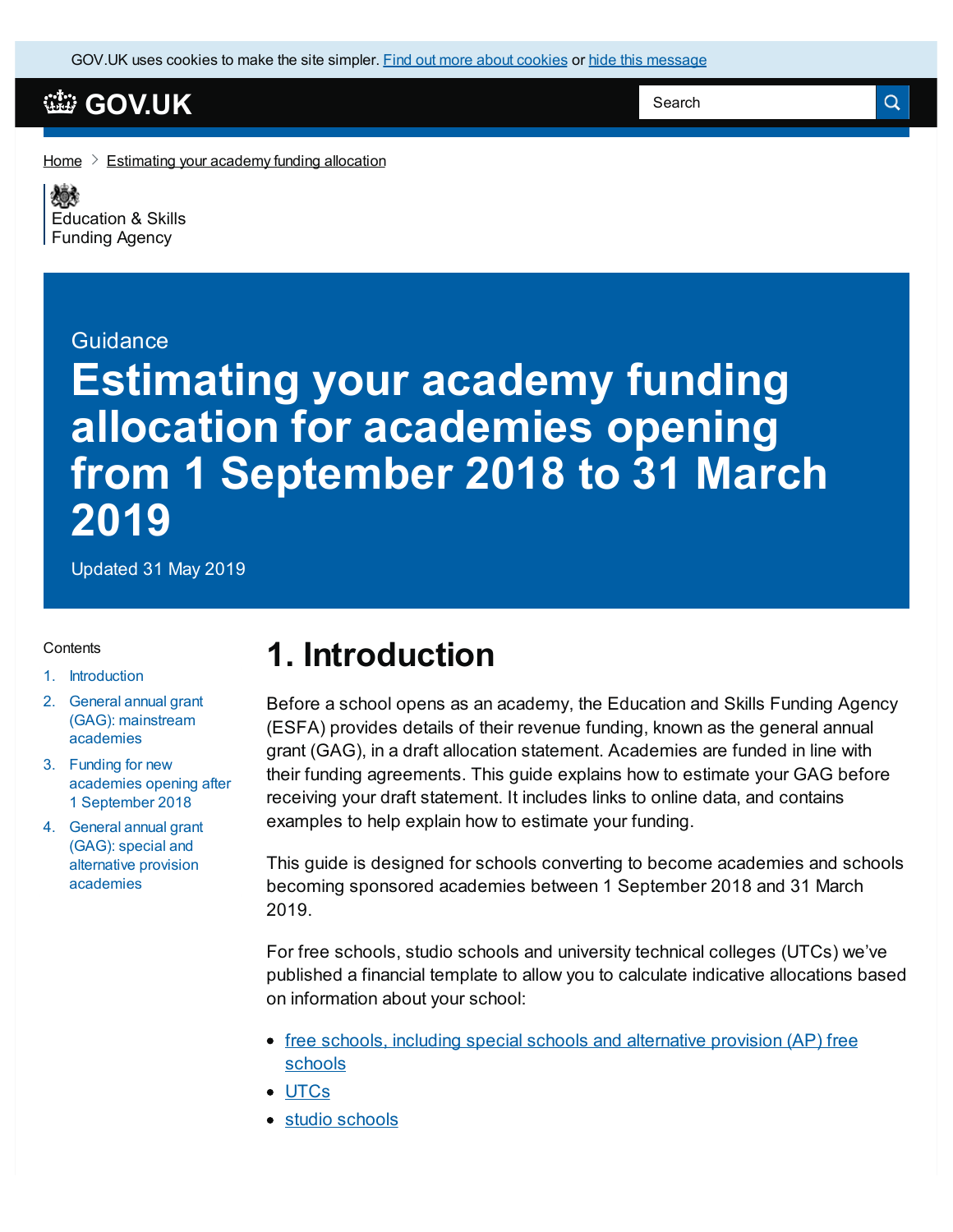# <span id="page-1-0"></span>**2. General annual grant (GAG): mainstream academies**

GAG is revenue funding and is used by academies to meet their day to day running costs. The main element of this is the pre-16 school budget share (SBS).

# **2.1 Funding outside of the GAG**

As an academy, you'll receive other revenue funding that is not included as part of the GAG. This may include:

- early years [funding](https://www.gov.uk/government/publications/early-years-national-funding-formula-allocations-and-guidance): this is paid by the local authority to academies with a nursery class through the early years national funding formula (EYNFF)
- national non [domestic](https://www.gov.uk/guidance/academies-funding-claims) rates (NNDR): this is paid on receipt of a claim made using an online form, and is paid separate to the SBS
- pupil [premium](https://www.gov.uk/guidance/pupil-premium-information-for-schools-and-alternative-provision-settings): this is paid in instalments by ESFA
- PE and sport for primary [schools](https://www.gov.uk/guidance/pe-and-sport-premium-for-primary-schools): this is paid by ESFA in the autumn term
- [universal](https://www.gov.uk/government/publications/universal-infant-free-school-meals-uifsm-funding-allocations-2018-to-2019) infant free school meals (UIFSM): this is paid in instalments by ESFA to academies with infant classes
- high needs top up [funding](https://www.gov.uk/government/publications/high-needs-funding-arrangements-2018-to-2019): this is paid by the local authority where required
- [teachers'](https://www.gov.uk/government/publications/teachers-pay-grant-methodology/teachers-pay-grant-methodology) pay grant: allocations for financial year 2019 to 2020 was published in April 2019
- [Teachers'](https://www.gov.uk/government/consultations/funding-increases-to-teachers-pensions-employer-contributions) Pension Scheme

In addition, you may also receive capital [funding](https://www.gov.uk/government/collections/academies-funding-payments-and-compliance#academies-capital-funding).

### **2.2 Risk protection arrangement**

The risk protection [arrangement](https://www.gov.uk/government/publications/risk-protection-arrangement-rpa-for-academy-trusts-membership-rules) (RPA) is an alternative to commercial insurance for academy trusts. Under RPA, the UK government covers the losses instead of commercial insurance. Schools converting to academy status that wish to join RPA should inform their Department for Education contact who will arrange this with ESFA. The cost of joining the scheme is £20 per pupil, per year.

If you opt in, RPA will not be shown on your allocation statement as it does not affect your allocation, but it will affect the amount you'll receive on a monthly basis. If you opt in, you will not receive an adjusted GAG statement, but your monthly pay schedule will be reissued.

Use the [online](https://form.education.gov.uk/fillform.php?self=1&form_id=QUse74vAYCG) form to join the risk protection arrangement.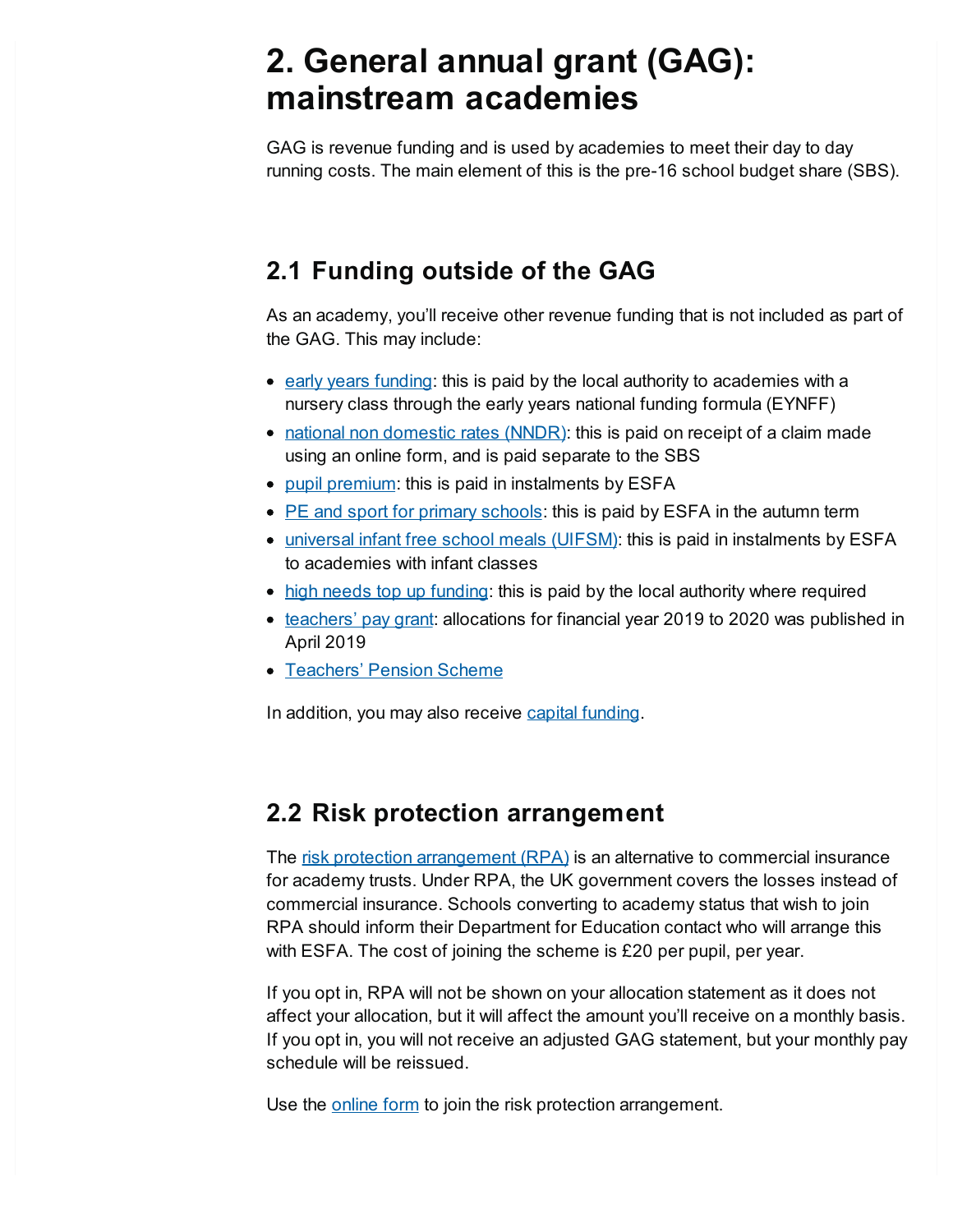# <span id="page-2-0"></span>**3. Funding for new academies opening after 1 September 2018**

The school budget share (SBS) for the 2018 to 2019 academic year will be the same as your predecessor school for the 2018 to 2019 financial year.

Funding is prorated until the end of the academic year, 31 August 2019. It does not include funding for rates, insurance and early years funding that your local authority allocated to your maintained predecessor.

Sixth form funding and start-up grants are all based on the 2018 to 2019 academic year rates.

High needs place funding is based on the 2018 to 2019 financial year rates.

#### **3.1 Estimating your pre-16 school budget share**

You can estimate your SBS by calculating a daily schools block allocation and multiplying it by the number of remaining days in the 2018 to 2019 academic year. To illustrate for a school that converts on 1 October 2018:

- 1. Open the 2018 to 2019 funding for schools and academies provider level file.
- 2. Select the row for the predecessor school, checking the local authority name, LA estab number and school name.
- 3. Calculate the prorated allocation using the following method:

| Factor                                          | <b>Calculation</b>                                        | <b>Description</b>                                                                                                                                                       |
|-------------------------------------------------|-----------------------------------------------------------|--------------------------------------------------------------------------------------------------------------------------------------------------------------------------|
| Total schools<br>block allocation<br>(post MFG) | £3.500.000                                                | This is taken from the schools and academies provider level file                                                                                                         |
| SBS daily<br>amount                             | £3,500,000 divided<br>by 365 equals<br>£9.589.04          | This is the yearly SBS amount divided by the number of days in the<br>year (365 days)                                                                                    |
| SBS prorated<br>amount                          | £9,589.04<br>multiplied by 335<br>equals<br>£3,212,328.40 | This is the SBS daily amount multiplied by the number of days the<br>school is open for (1 October 2018 to the end of the 2018 to 2019<br>academic year, 31 August 2019) |

#### **3.2 Estimating your sixth form funding**

You can estimate your sixth form funding by calculating a daily allocation and multiplying the number of remaining days in the 2018 to 2019 academic year.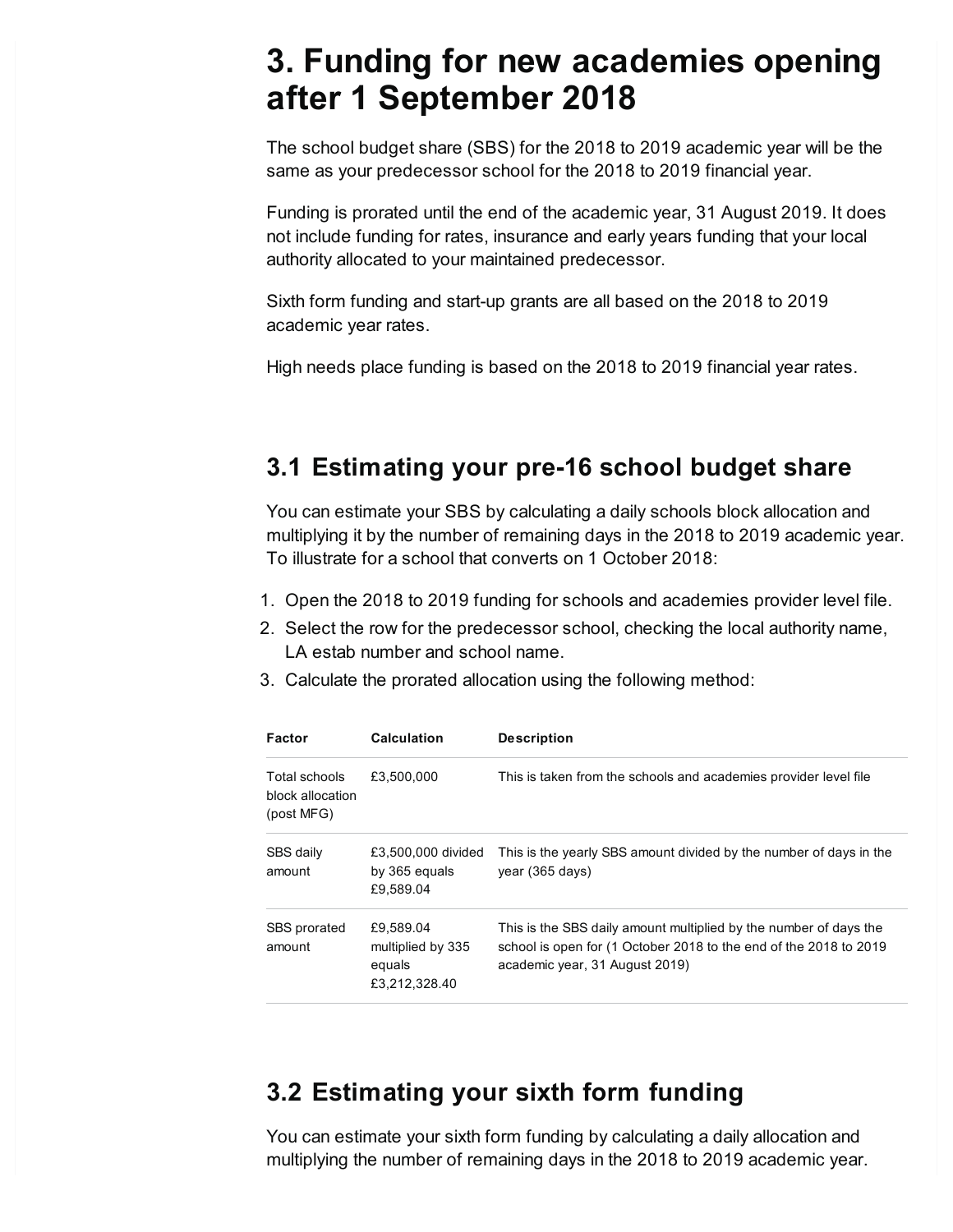For example, for an academy that opens on 1 October 2018:

- 1. Open the 16 to 19 allocation data: 2018 to 2019 academic year file
- 2. Select the row for the predecessor school, checking the local authority (column C) and institution name (column E). The total funding allocation for the predecessor school is in column T.
- 3. Calculate the prorated allocation using the following method in the table below:

| Factor                                       | <b>Calculation</b>                                      | <b>Description</b>                                                                                                                                                                  |
|----------------------------------------------|---------------------------------------------------------|-------------------------------------------------------------------------------------------------------------------------------------------------------------------------------------|
| Total funding<br>allocation                  | £500.000                                                | This is taken from figure 2 (column T)                                                                                                                                              |
| Sixth form<br>funding per<br>month<br>amount | £500,000 divided<br>by 12 equals<br>£41,666.67          | This is the total funding allocation divided by the number of months in<br>the year $(12 \text{ months})$                                                                           |
| Sixth form<br>funding<br>prorated<br>amount  | £41,666.67<br>multiplied by 11<br>equals<br>£458,333.37 | This is the sixth form funding amount multiplied by the number of<br>months the school is open for (1 October 2018 to the end of the 2018<br>to 2019 academic year, 31 August 2019) |

#### **3.3 Estimating your high needs places for special units in mainstreams schools**

Special units in mainstream schools receive high needs place funding. From April 2018, pre-16 places at special units occupied by pupils recorded on the school census as sole or dual (main) are funded at £6,000. Pupils in these places will also attract funding through the mainstream school formula.

Other places are funded at £10,000. This may apply where:

- the place is or will be occupied by a pupil registered on the roll of another school
- a place isn't occupied at the time of the school census count, but is likely to be filled, and requires funding
- spare capacity is required for another reason

You can estimate your high needs place funding by calculating a daily allocation and multiplying the number of remaining days in the 2018 to 2019 academic year.

To illustrate, for a mainstream school with 10 special unoccupied places and 5 occupied places that converts on 1 October 2018: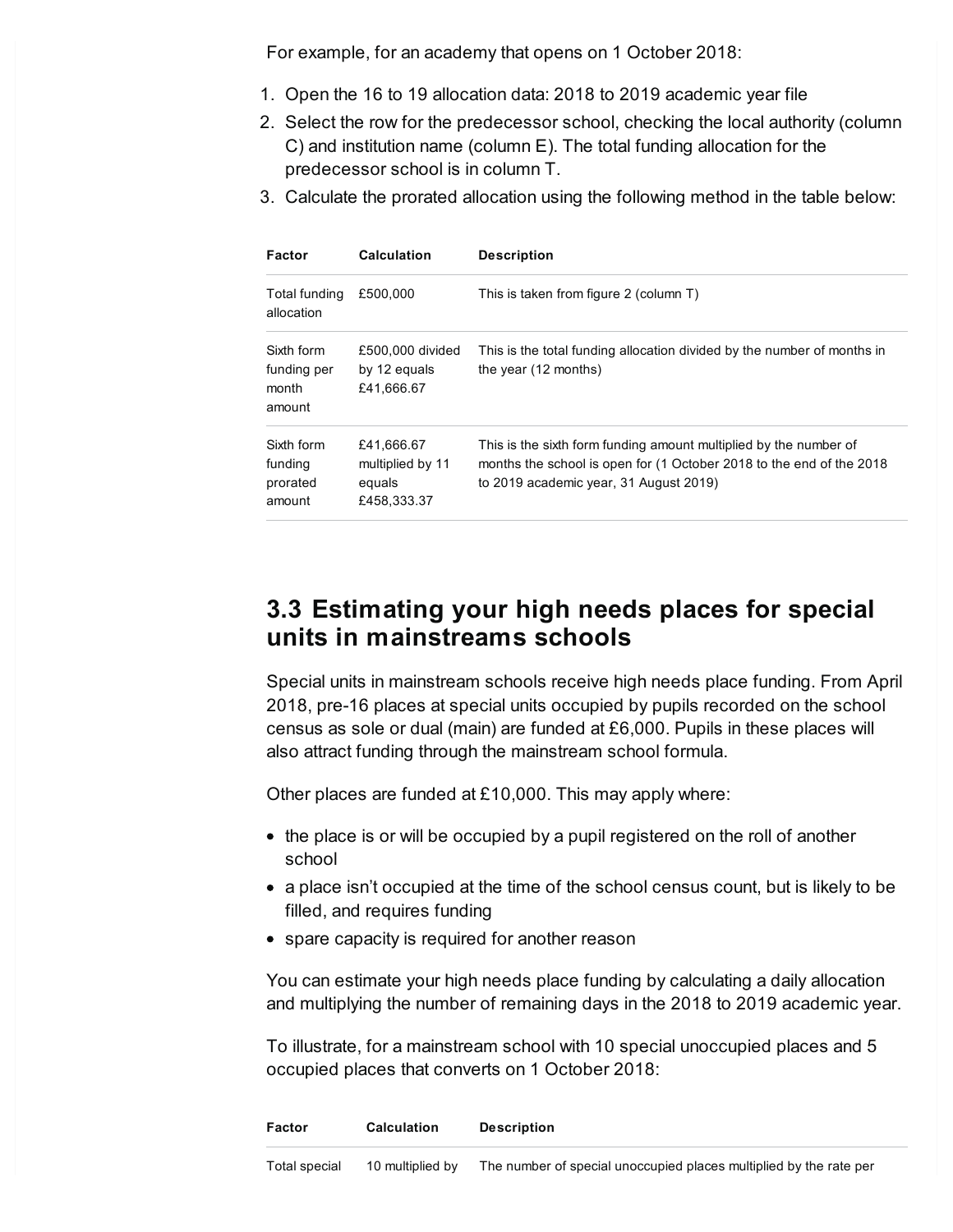| unoccupied<br>place<br>allocation                                                                   | £10,000 equals<br>£100,000                             | place                                                                                                                                                                                         |  |
|-----------------------------------------------------------------------------------------------------|--------------------------------------------------------|-----------------------------------------------------------------------------------------------------------------------------------------------------------------------------------------------|--|
| <b>Total special</b><br>5 multiplied by<br>£6,000 equals<br>occupied place<br>allocation<br>£30,000 |                                                        | The number of special occupied places multiplied by the rate per place                                                                                                                        |  |
| Special<br>unoccupied<br>place funding<br>per day                                                   | £100,000 divided<br>by 365 equals<br>£273.97           | The yearly special unoccupied place funding allocation divided by the<br>number of days in the year (this gives a daily funding rate)                                                         |  |
| Special<br>occupied place<br>funding per<br>day                                                     | £30,000 divided<br>by 365 equals<br>£82.19             | The yearly special occupied place funding allocation divided by the<br>number of days in the year (this gives a daily funding rate)                                                           |  |
| Prorated<br>special<br>unoccupied<br>place funding                                                  | £273.97<br>multiplied by 335<br>equals<br>£91,779.95   | This is the special unoccupied funding per day amount multiplied by<br>the number of days the school is open (1 October 2018 to the end of<br>the 2018 to 2019 academic year, 31 August 2019) |  |
| Prorated<br>special<br>occupied place<br>funding                                                    | £82.19 multiplied<br>by 335 equals<br>£27,533.65       | This is the special occupied funding per day amount multiplied by the<br>number of days the school is open (1 October 2018 to the end of the<br>2018 to 2019 academic year, 31 August 2019)   |  |
| <b>Total prorated</b><br>high needs<br>place funding                                                | £91,779.95 plus<br>£27,533.65<br>equals<br>£119,313.60 | This is the total amount of high needs place funding the school will<br>receive for the period 1 October 2018 to 31 August 2019                                                               |  |

#### **3.4 Estimating your start-up grant**

Start-up grants (SUG) are only paid to full sponsored academies opening with numbers on roll (NOR) less than 90% of capacity. The minimum value threshold is £10,000. The maximum values are:

- primary: £50,000
- small secondary, capacity up to 250 pupils: £60,100
- medium secondary, capacity 251-999 pupils: between £60,100 and £80,200
- large secondary, capacity of 1,000 or more pupils: £80,200
- you can estimate your SUG by using the sponsored academy funding: ready reckoner using the following [instructions:](https://www.gov.uk/government/publications/sponsored-academies-funding-guidance-for-sponsors)
- 1. Open the sponsored academy funding: ready reckoner.
- 2. Enter your school capacity in cell D13.
- 3. Enter the number of pupils on roll (NOR) in cell D14.
- 4. An indicative allocation will show in cell D26.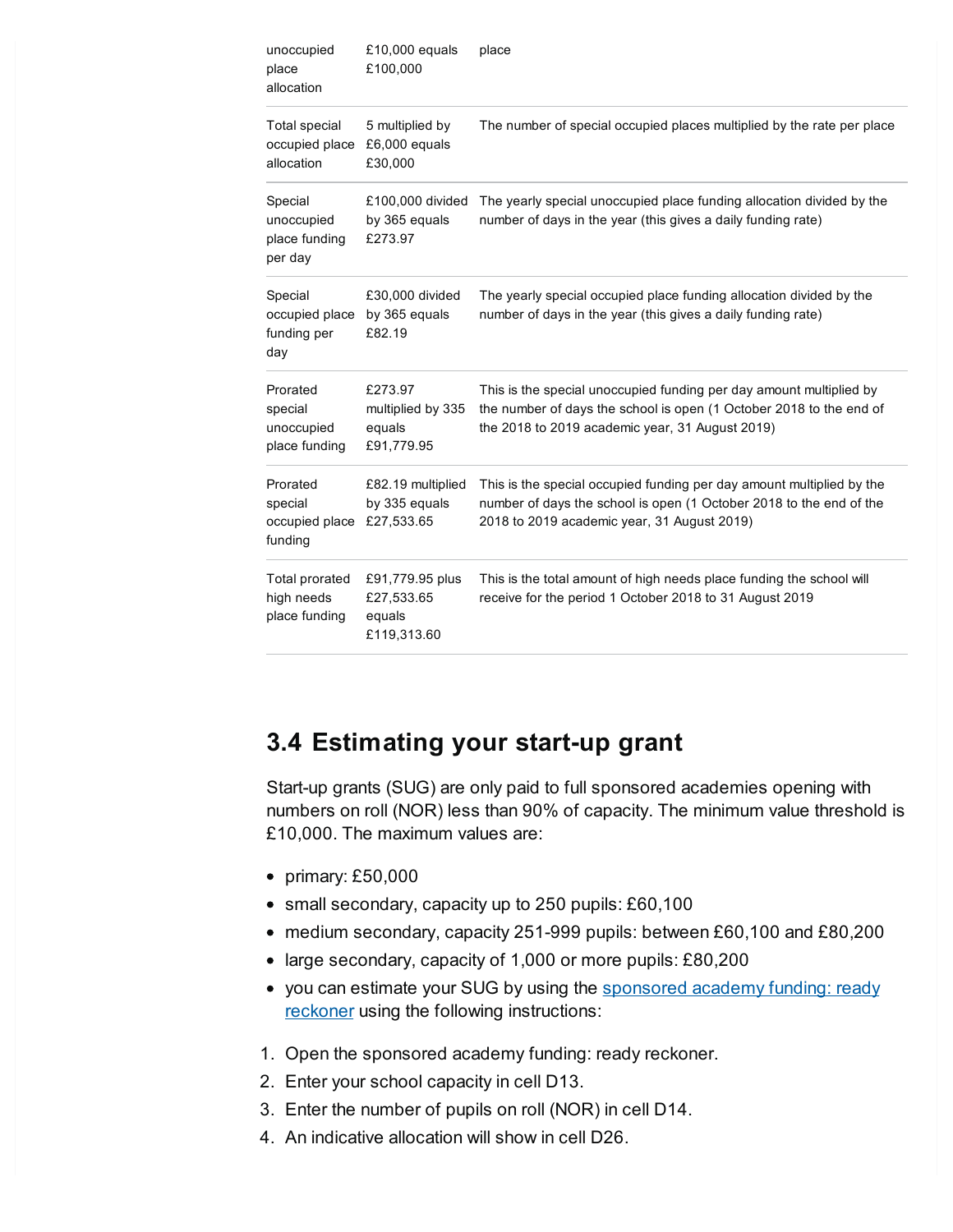# <span id="page-5-0"></span>**4. General annual grant (GAG): special and alternative provision academies**

Special and alternative academies receive high needs place funding. In the 2018 to 2019 academic year, we'll use the figures [published](https://www.gov.uk/government/publications/high-needs-allocated-place-numbers) in the high needs allocated place numbers document to calculate this place funding.

Special academies and post-16 provision are funded for pre-16 and post-16 provision on the same place funded basis: \* £10,000 per special place \* £10,000 per alternative provision pre-16 place

Post-16 learners at AP academies will be funded according to the national 16-19 funding methodology.

Element 3 top-up funding should continue to be provided by your local authority at the rate agreed prior to conversion.

More information on the high needs funding [arrangements](https://www.gov.uk/government/publications/high-needs-funding-arrangements-2018-to-2019) for 2018 to 2019 is available.

#### **4.1 Estimating your high needs place funding for special schools and AP academies**

You can estimate your high needs funding by calculating a daily allocation and multiplying the number of remaining days in the 2018 to 2019 academic year.

To illustrate, a special school with 40 high needs places that converted on 1 October 2018 would estimate their funding using the following method:

| Factor                                        | <b>Calculation</b>                                                                                                 | <b>Description</b>                                                                                                                                                                           |
|-----------------------------------------------|--------------------------------------------------------------------------------------------------------------------|----------------------------------------------------------------------------------------------------------------------------------------------------------------------------------------------|
| Total high<br>needs<br>funding<br>allocated   | 40 multiplied by £10,000 equals<br>£400,000 The number of high<br>needs places multiplied by the<br>rate per place |                                                                                                                                                                                              |
| High<br>needs<br>place<br>funding<br>per day  | £1,095.89                                                                                                          | £400,000 multiplied by 365 equals The yearly high needs funding allocation divided by the<br>number of days in the year                                                                      |
| Prorated<br>high<br>needs<br>place<br>funding | £1,095.89 multiplied by 335<br>equals £367,123.15                                                                  | This is the high needs funding per day amount multiplied by<br>the number of days the school is open for (1 October 2018<br>to the end of the 2018 to 2019 academic year, 31 August<br>2019) |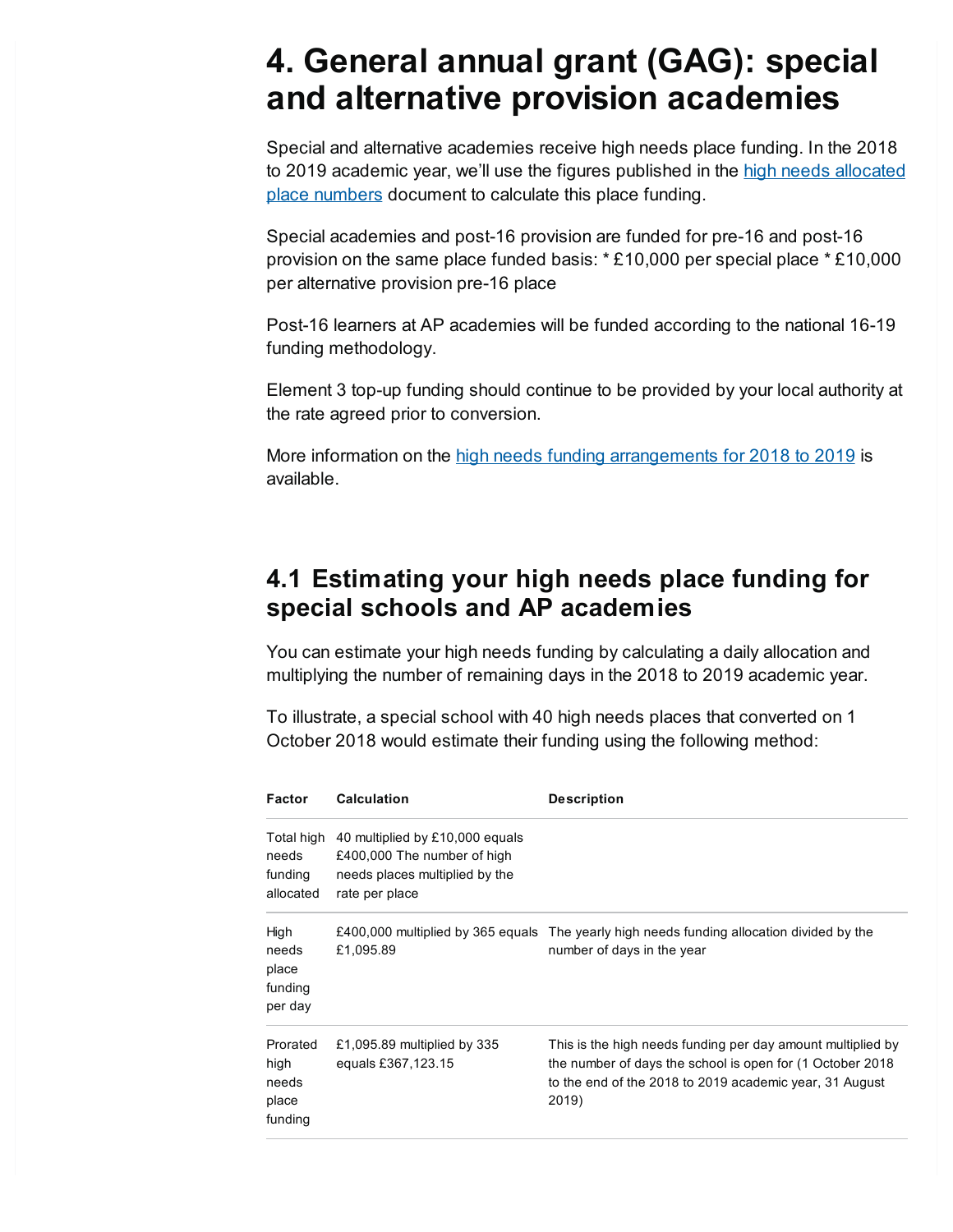Annex 1 This table shows the number of days remaining in the 2018 to 2019 academic year for academies opening up to August 2019:

| Academy opening date | Days remaining |
|----------------------|----------------|
| 1 October 2018       | 335            |
| 1 November 2018      | 304            |
| 1 December 2018      | 274            |
| 1 January 2019       | 243            |
| 1 February 2019      | 212            |
| 1 March 2019         | 184            |
| 1 April 2019         | 153            |
| 1 May 2019           | 123            |
| 1 June 2019          | 92             |
| 1 July 2019          | 62             |
| 1 August 2019        | 31             |

**Is this page useful?** [Yes](https://www.gov.uk/contact/govuk) [No](https://www.gov.uk/contact/govuk) Is there [anything](https://www.gov.uk/contact/govuk) wrong with this page?

#### **Prepare for EU Exit**

Prepare your business or [organisation](https://www.gov.uk/business-uk-leaving-eu) for the UK leaving the EU

[Prepare](https://www.gov.uk/prepare-eu-exit) for EU Exit if you live in the UK

Living in [Europe](https://www.gov.uk/uk-nationals-living-eu) after the UK leaves the EU

[Continue](https://www.gov.uk/staying-uk-eu-citizen) to live in the UK after it leaves the EU

#### **Services and information**

#### **Departments and policy**

**[Benefits](https://www.gov.uk/browse/benefits)** 

Births, deaths, [marriages](https://www.gov.uk/browse/births-deaths-marriages) and care

[Education](https://www.gov.uk/browse/education) and learning

[Employing](https://www.gov.uk/browse/employing-people) people

How [government](https://www.gov.uk/government/how-government-works) **works**